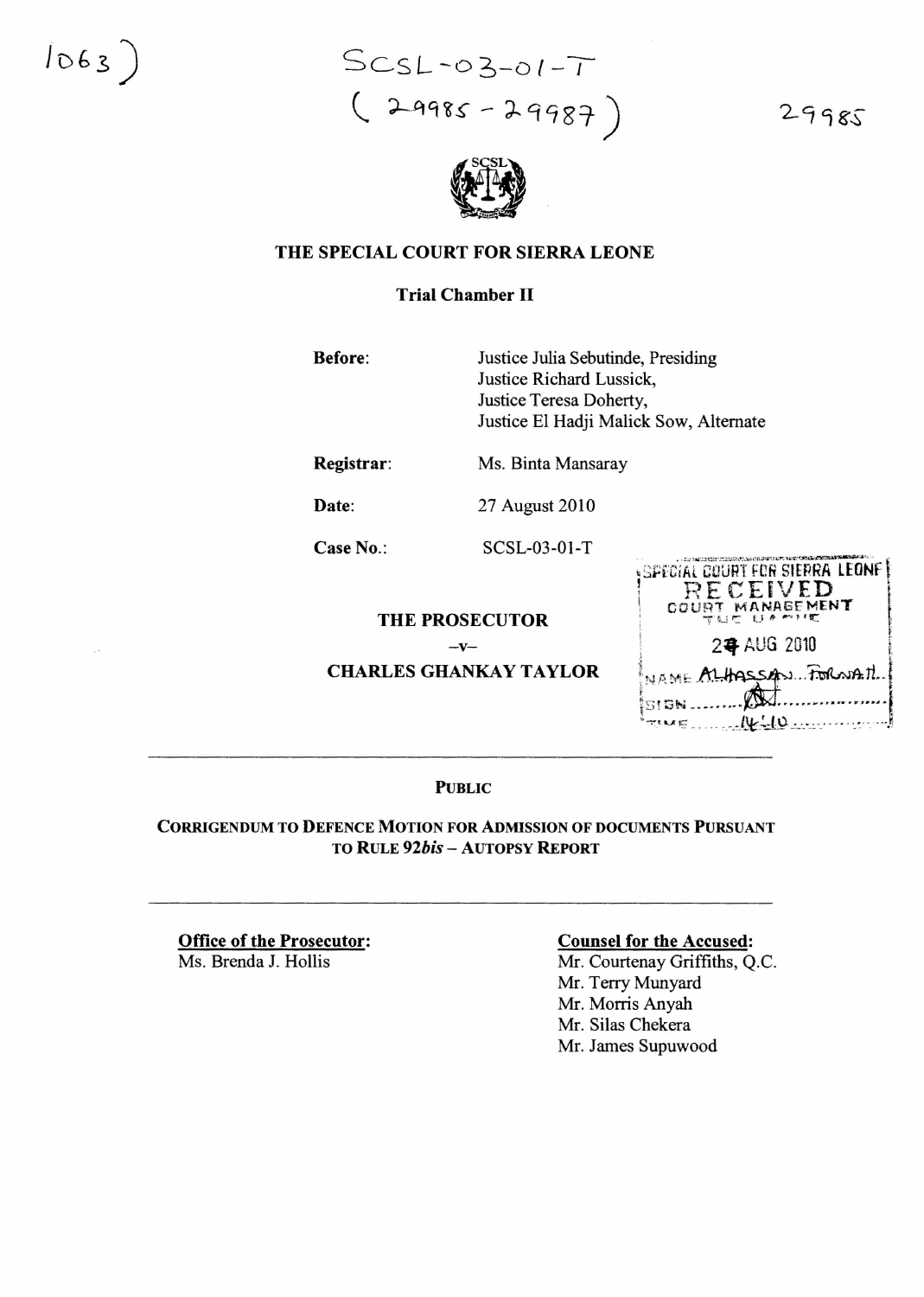- 1. On 25 August 2010, the Defence filed the Defence Motion for Admission of Documents Pursuant to Rule 92bis—Autopsy Report ("Motion").<sup>1</sup>
- 2. The Motion has four annexes, including Annex D, "Letter dated 24 June 2000 to Maitre TOURE MARAME, Abidjan, from Le Professeur Peter S. Coleman, Minister of Health, Ministry of Health and Social Welfare, Liberia". This document is in French and has not been translated into English.
- 3. The Defence, therefore, wishes to exclude Annex D from the Motion and respectfully requests the Trial Chamber not to consider the argument made in the substance of the Motion in relation to Annex D.
- 4. Therefore, the Defence seeks admission through Rule *92bis* of only three of the annexes (Annexes A, B and C) that were filed as part of the Motion.

Respectfully Submitted,

Courtenay Griffiths, Q.c. Lead Counsel for Charles G. Taylor Dated this  $27<sup>th</sup>$  Day of August 2010 The Hague, The Netherlands

<sup>1</sup> *Prosecutor v. Taylor,* SCSL-03-01-1061 , "Defence filed the Defence Motion for Admission of Documents Pursuant to Rule 92bis-Autopsy Report", 25 August 2010.